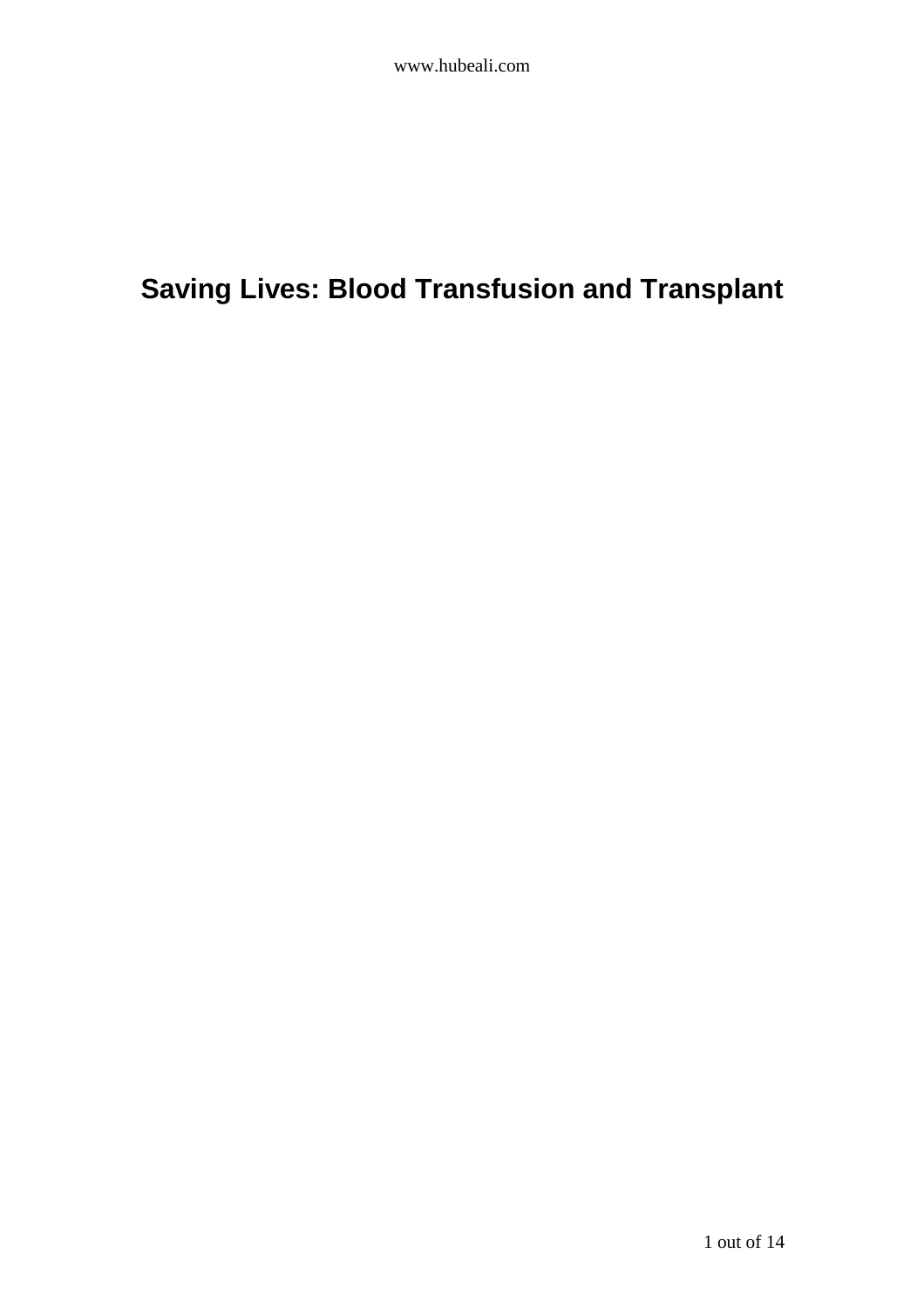www.hubeali.com



# **TABLE OF CONTENTS**

| Saving Lives: Blood Transfusion and Transplant3                                                            |  |  |  |
|------------------------------------------------------------------------------------------------------------|--|--|--|
|                                                                                                            |  |  |  |
| When and for long one should attend a pateint:  8<br>Misinterpreted verses of Quran against transplant: 10 |  |  |  |
|                                                                                                            |  |  |  |
|                                                                                                            |  |  |  |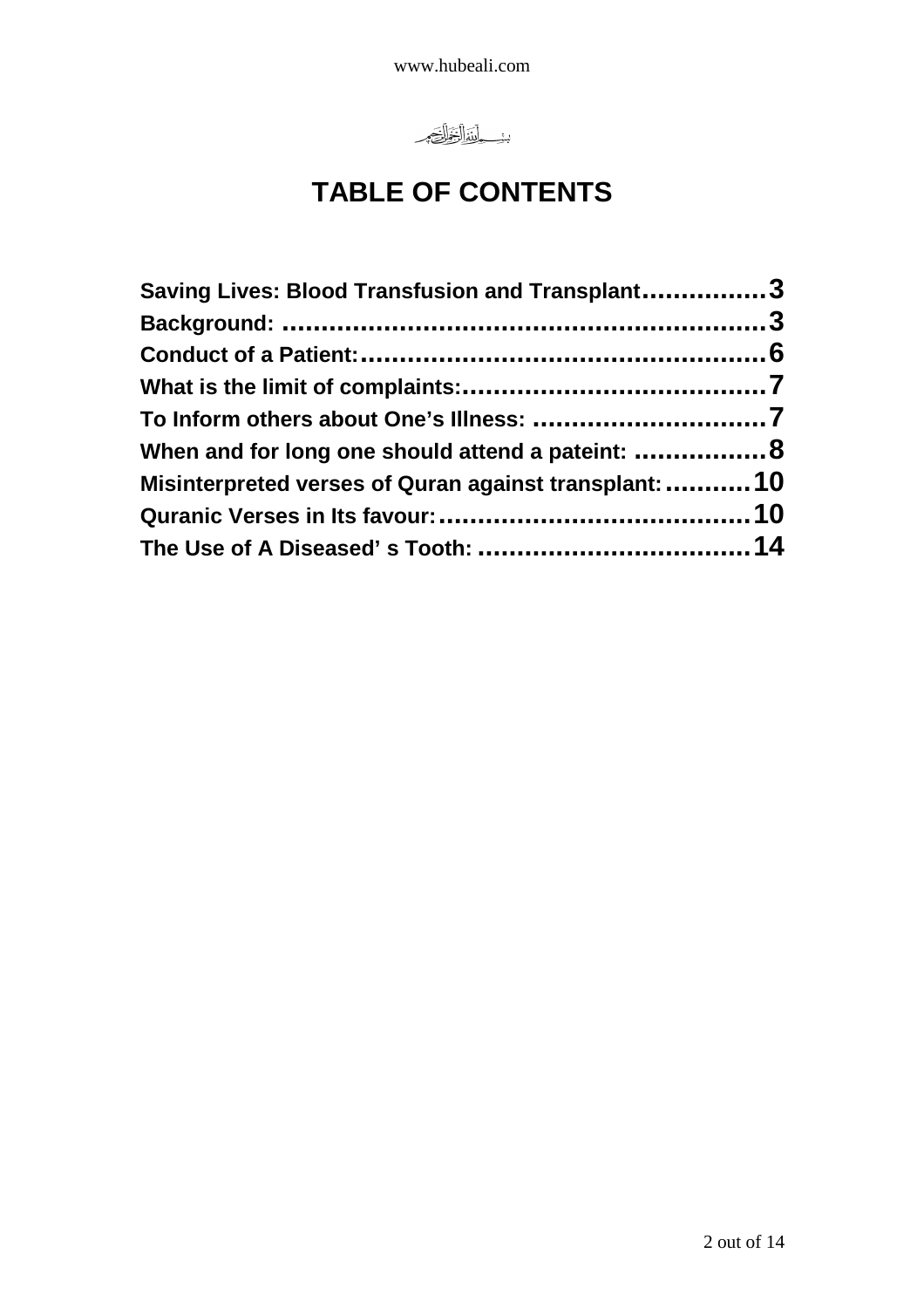

## **Saving Lives: Blood Transfusion and Transplant**

The issues of saving lives through advanced medical procedures, i.e., blood transfusion and organ donation/transplant have been discussed at length during the last thirty years, initially meeting with some scepticism, but gradually finding their acceptability into our society, particularly when the advances in the medical techniques demonstrated how precious lives could be saved by providing several examples from around the globe. However, their permissibility based on ethical and/or religion grounds, has not only been controversial among Muslims but also found similar resistance in some of the other religions, e.g., Christianity, Jewdaism, Hinduism. From Muslim's point of view, most of the Sunnis/Shias, who follow unorthodox/rational school of thought (aqal, ijma, qiyas, ijtihad etc.), relied on the fatwa of their Muftis and Maraja. Whereas, little evidence from the Quran and traditions were sought, besides quoting few Quranic verses in its support or rejection.

In this article, an attempt has been made to review the Quranic Verses, in the light of Masomeen<sup>asws</sup>'s traditions, which have, usually, been quoted on this topic along with the traditions of Infallibles<sup>asws</sup>. It is worth mentioning that this is preliminary attempt on this subject and further work is needed to include other references from the Ahadith of Ahlul Bait<sup>asws</sup>, which we were unable to incorporate, due to lack of our knowledge and understanding, at the time of writing this document. It is worth mentioning that the content of the article is specific for the followers of the twelve Imami Shia school of thought (orthodox, traditionlist, the adherents' of Masomeen<sup>asws</sup>)<sup>1</sup>.

#### **Background:**

 $\overline{a}$ 

It is important to first understand, why we get ill? From where does the illness come from and who is the healer? Once infected, how to bear discomfort and how to look after those who are suffering from an illness? And how and for what time period one may attend to a patient? Prior to discussing the main issue, it would be useful to first review traditions of Masomeen<sup>asws</sup> about the factors leading to serious illness and hence are the precusors to those conditions under which one requires to consider blood transfusion/organ transplantation:

أبي رحمه الله قال حدثنـا سعد بن عبد الله عن أحمد بن أبـي عبد الله البرـقي بـإسنـاده يرفعه إلـي أبـي عبد الله ع قال كان يسمى الطبيب المعالج فقال موسى بن عمر ان يا رب ممن الداء قال مني قال ممن الدواء قال مني قال فما يصنع الناس بالمعالج قال يطيب بذلك أنفسهم فسمي الطبيب لذلك

My father told me that he heard it from Saad bin Abdullah, who from Ahmed bin Abi Abdullah Bargi, who from a number of narrators referred to Imam Jafar-e-Sadiq<sup>asws</sup>:

During the time of earlier generations, a 'Tabeeb' (doctor) would be called 'Muallag' (reliever). Hazrat Musa bin Imran<sup>as</sup> prayed to Allah<sup>azwj</sup>: 'O My Lord!

<sup>&</sup>lt;sup>1</sup> Also referred to in the literature as 'Akhbaris'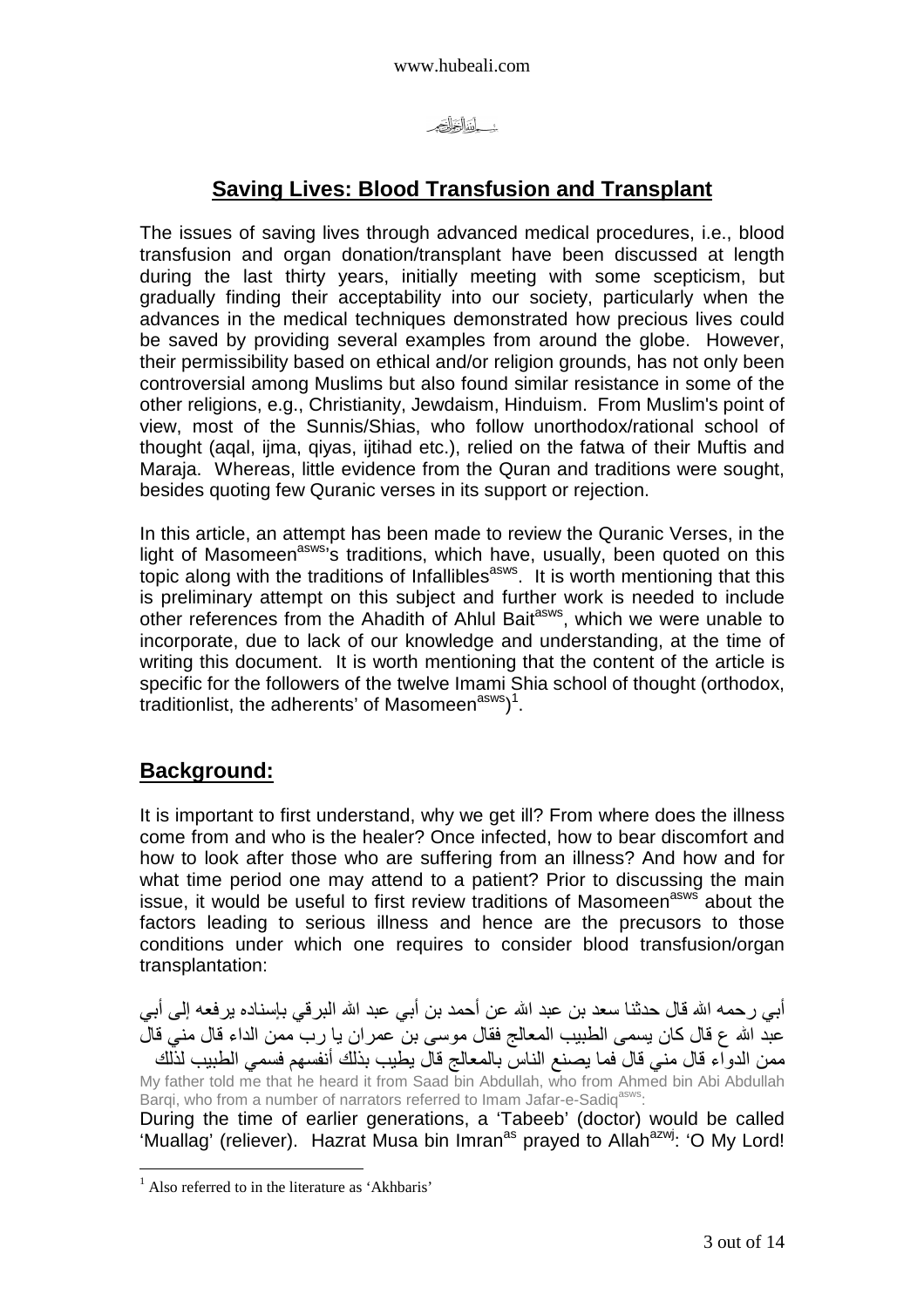Please enlighten me from where does the disease orginate? Allah<sup>azwj</sup> replied: 'It comes from Me'. Hazrat Musa<sup>as</sup> then asked: 'From where comes its treatment'? Allah<sup>azwj</sup> replied: 'From Me<sup>azwj</sup>'. Hazrat Musa<sup>as</sup> asked: 'Then why people go to a ' Muallag' (doctor)'? Allah<sup>azwj</sup> replied: 'To get comfort and peace of mind'. That is why a doctor is called 'Muallag' the reliever of anxiety and provider of comfort to the sufferer.<sup>2</sup>

Hazrat Amir-ul-Momineen<sup>asws</sup> once said: 'Before troubles attack you, you should deflect their onslaught, as they strike people in the form of waves (one after another) through the recitation of prayers. And said, towards a Momin (true follower) difficulties come with even more strength and in their most severe forms, similar to the water which falls from a mountian's top. At that instance, nothing but prayers can shield him, so regularly make supplications so that you are protected from troubles'. $3$ 

وَ قَالَ ع سُوسُوا إِيمَانَكُمْ بِالْصَّدَقَةِ وَ حَصِّنُوا أَمْوَالَكُمْ بِالزَّكَاةِ وَ ادْفَعُوا أَمْوَاجَ النِّلَاءِ بِالدُّعَاءِ Amir-ul-Momineen<sup>asws</sup> said: Defend your faith in Allah<sup>azwj</sup> with the help of charity. Protect your wealth with the aid of Zakat. Let the supplications guard you from calamities and disasters.<sup>4</sup>

وَ قَالَ عِ اسْتَنْزِلُوا الرِّزْقَ بِالصَّدَقَةِ Amir-ul-Momineen<sup>asws</sup>: If you want to pray to Allah<sup>azwj</sup> for better means of subsistance, then first give something in charity.<sup>5</sup>

َ عَلِيُّ بْنُ إِبْرَاهِيمَ عَنْ أُبِيهِ عَنِ ابْنِ فَضَّالٍ عَمَّنْ حَدَّثَهُ عَنْ سَعْدِ بْنِ طَرِيفٍ عَنْ أَبِي جَعْفَرٍ ع قَالَ كَانَ النَّاسُ يَعْتَبِطُونَ اعْتِبَاطًا فَلَمَّا كَانَ زَمَانُ إِبْرَاهِيمَ ع قَالَ يَا رَبِّ اجْعَلْ لِلْمَوْتِ عِلْمٌ يُؤْجَرُ بِهَا الْمَيِّتُ وَ يُسَلِّي بِهَا عَنِ الْمُصَابِ قَالَ فَأَنْزَلَ اللَّهُ عَزَّ وَ جَلَّ الْمُومَ وَ هُوَ الْبِرْسَامُ ثُمَّ أَنْزَلَ بَعْدَهُ الدَّاءَ Imam Mohammed Bagir<sup>asws</sup> said, during the life of Hazrat Ibrahim<sup>as</sup> sudden death would fall on people, without any prior signs of a disease. Hazrat Ibrahim<sup>as</sup> prayed to Allah<sup>azwj</sup>: 'Please bring upon people disease before they die so that one would take the reward of observing patience before dying while others benefit from counselling him to observe patience and provide means to relieve them of their pain. Thus Allah<sup>azwj</sup> first sent down the fever followed by the other diseases.<sup>6</sup>

مُحَمَّدٌ عَنْ أَحْمَدَ بْنِ مُحَمَّدٍ عَنْ مُحَمَّدِ بْنِ إِسْمَاعِيلَ عَنْ سَعْدَانَ عَنْ عَبْدِ اللَّهِ بْنِ سِذَانٍ عَنْ أَبِي عَبْدِ اللَّهِ ع قَالَ سَمِعْتُهُ يَقُولُ الْحُمَّى رَائِدُ الْمَوْتِ وَ هُوَ سِجْنُ اللَّهِ فِي الْأَرْضِ وَ هُوَ حَظَّ الْمُؤْمِنِ مِنَ ا<رِ

Imam Abu Abullah<sup>asws</sup> said: Fever is the precursor to death, which is Allah<sup>azwj</sup>'s prison on earth and is the protector of a 'Momin'<sup>7</sup> from the fire of the Hell (as his sins would be erased through sufferings). $8$ 

 $\overline{a}$ <sup>2</sup> Ilul Sharaia, Chapter 304, Tradition 1,

باب العلة التي من أجلها سمي الطبيب طبيبا -304

 $3$  Rub-ul-Hiat, pg. 480.

<sup>4</sup> Nahjul Balagha, saying no. 146 (Urdu), no. 145 (English): http://www.nahjulbalagha.org/sayings.php

<sup>5</sup> Nahjul Balagha, saying no. 137 (Urdu), no. 136 (English): http://www.nahjulbalagha.org/sayings.php 6 Al-Kafi, Kitabul AlJanaiz, Chp. 1, h. 1 (Urdu, vol.1. Faro, pp. 270)

كِتَابُ الْجَذَائِزِ ۚ بِبَابُ عِلْلِ الْمَوْتِ وَ أَنَّ الْمُؤْمِنَ يَمُوتُ بِكْلِّ مِيتَةٍ

<sup>&</sup>lt;sup>7</sup> True believer, the follow of Imam Ali asws and 12 Imams (i.e., traditionalist, orthodox, Akhbari)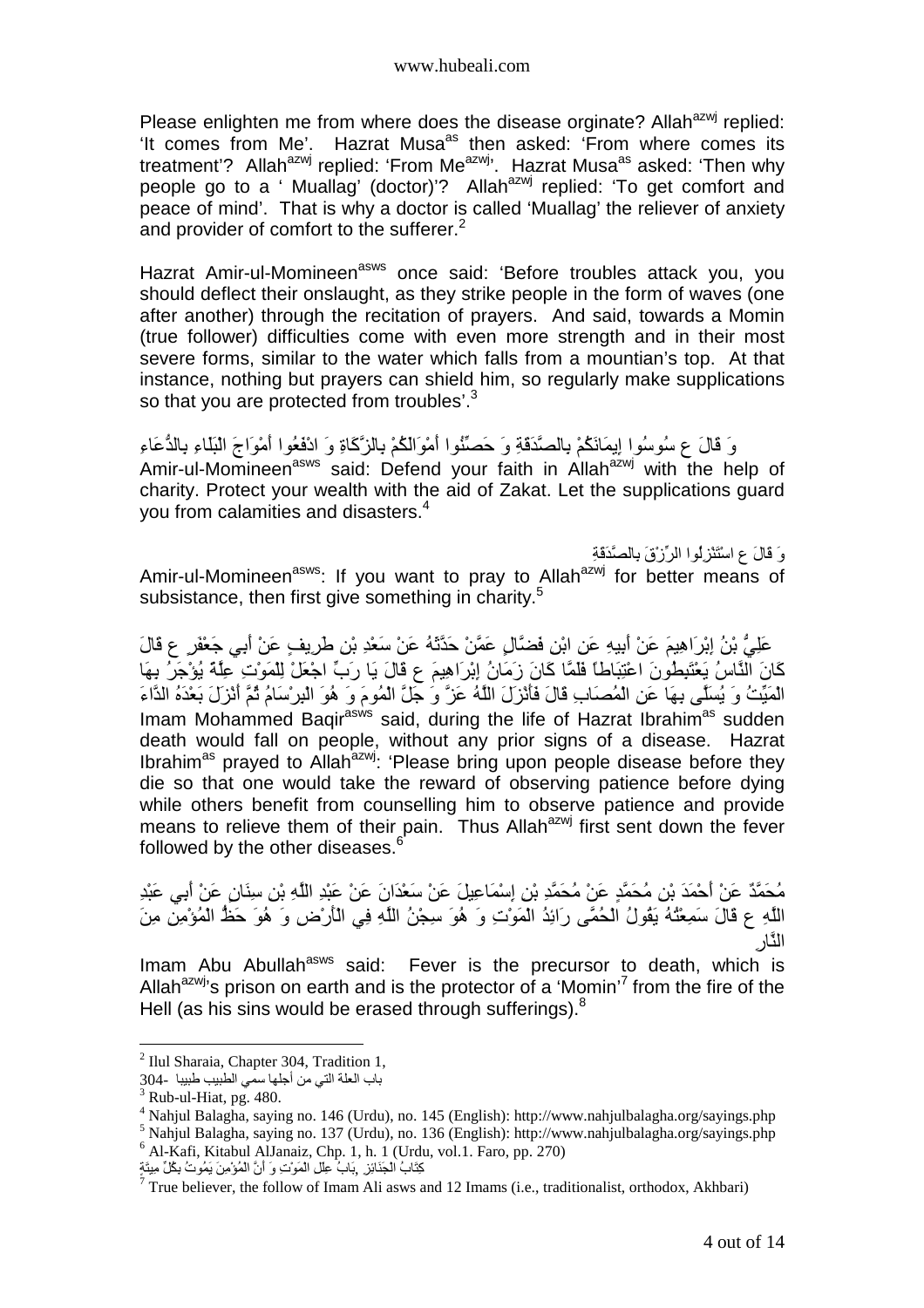عِدَّةٌ مِنْ أَصْحَابِنَا عَنْ سَهْلٍ بْنِ زِيَادٍ عَنْ أَحْمَدَ بْنِ مُحَمَّدِ بْنِ أَبِي نَصْرٍ وَ الْحَسَنِ بْنِ مَحْبُوبٍ عَنْ أَبِي جَمِيلَةَ عَنْ جَابِرٍ عَنْ أَبِي جَعْفَرٍ عِ قَالَ قَالَ رَسُولُ اللَّهِ ص إِنَّ مَوْتَ الْفَجْأَةِ تَخْفِيفٌ عَنِ الْمُؤْمِنِ وَ أَخْذَةُ أَسَفٍ عَنِ الْكَافِرِ

Rasool Allah<sup>saww</sup> said: An accidental death would reduce the sins of a 'Momin' but is a severe punishment for a Kafir (non-beliverer).<sup>9</sup>

مُحَمَّدُ بْنُ يَحْيَى عَنْ أَحْمَدَ بْنِ مُحَمَّدٍ أَوْ غَيْرِهِ عَنْ عَلِيٍّ بْنِ حَدِيدٍ عَنِ الرِّضَا ع قَالَ أَكْثَرُ مَنْ يَمُوتُ مِنْ مَوَالِينَا بِالْبَطْنِ الذَّرِيعِ

Imam Ali Raza<sup>azwj</sup> said: Most of our friends (followers) quickly die from the stomach related diseases. $^{10}$ 

مُحَمَّدُ بْنُ يَحْيَى عَنْ مُحَمَّدِ بْنِ الْحُسَيْنِ عَنْ صَفْوَانَ عَنْ مُعَاوِيَة بْنِ عَمَّارٍ عَنْ نَاجِيَةً قَالَ قَالَ أَبُو جَعْفَر ع إنَّ الْمُؤْمِنَ يُبْتَلَى بِكُلِّ بَلِيَّةٍ وَ يَمُوتُ بِكُلِّ مِيتَةٍ إِلَّا أَنَّهُ لَا يَقْتُلُ نَفْسَهُ

Imam Mohammed Baqir<sup>asws</sup> said: A 'Momin' will suffer from all sorts of afflictions and die from all possible causes but will never commit suicide.<sup>11</sup>

حُمَيْدُ بْنُ زِيَادٍ عَنِ الْحَسَنِ بْنِ مُحَمَّدٍ عَنْ وُهَيْبِ بْنِ حَفْصٍ عَنْ أَبِي بَصِيرٍ قَالَ سَأَلْتُ أَبَا عَبْدِ اللَّهِ ع عَنْ مِيتَةِ الْمُؤْمِنِ فَقَالَ يَمُوتُ الْمُؤْمِنُ بِكُلِّ مِيتَةٍ يَمُوتُ غَرَفَا وَ يَمُوتُ بِالْهَدْمِ وَ يُبْتَلَى بِالسَّبُعِ وَ يَمُوتُ بِالصَّاعِقَةِ وَ لَـا تُصبِيبُ ذَاكِرَ اللَّهِ تَعَالَى

Imam Abu Abdullah<sup>asws</sup> said: A 'Momin' may die from all types of disasters, including drowning, getting buried under rubble (collapse buidings), attacked by a beast, (or struck by lightening). However, he will not be affected by any of these diseasters while engaged in the rememberance of Allah<sup>azwj 12</sup>

عِدَّةٌ مِنْ أَصْحَابِنَا عَنْ سَهْلٍ بْنِ زِيَادٍ عَنْ مُحَمَّدِ بْنِ سِنَانٍ عَنْ عُثْمَانَ الْنُوَّاءِ عَمَّنْ ذَكَرَهُ عَنْ أَبِي عَبْدِ اللَّهِ ع قَالَ إِنَّ اللَّهَ عَزَّ وَ جَلَّ يَبْتَلِي الْمُؤْمِنَ بِكُلِّ بَلِيَّةٍ وَ يُمِيثُهُ بِكُلِّ مِيتَةٍ وَ لَا يَبْتَلِيهِ بِذَهَابِ عَقْلِهِ أَ مَا نَرَى أَيُّوبَ ع كَيْفَ سَلَطْ إِبْلِيسَ عَلَى مَالِهِ وَ وُلْدِهِ وَ عَلَى أَهْلِهِ وَ عَلَى كُلِّ شَيْءٍ مِنْهُ وَ لَمْ يُسَلِّطْهُ عَلَى عَقْلِهِ تَرَكَ لَهُ مَا يُوَحِّدُ اللَّهَ عَزَّ وَ جَلَّ بِهِ

It is narrated from Imam AbuAbullah<sup>asws</sup> that Allah<sup>azwj</sup> may engulf a 'Momin' in all sorts of calamities and would make him die from all types of deaths but will never inflict him from the loss of 'Aql'<sup>13</sup>. Hazrat Ayub<sup>as</sup>'s children, wealth and all dependents were targetted by Iblis<sup>la</sup> but Prophet<sup>as</sup>'s 'Aql' was protected from being overtaken by Iblis<sup>la</sup>. This is due to the fact that Hazrat Ayub<sup>as</sup> had firm belief in Allah<sup>azwj</sup>, through the same 'Aql'  $14$ 

عَلِّيُّ بْنُ إِبْرَاهِيمَ عَنْ أُبِيهِ عَنْ عَمْرِو بْنِ عُثْمَانَ عَنِ الْمُفَضِّلِ بْنِ صَالِحٍ عَنْ جَابِرٍ عَنْ أَبِي جَعْفَرِ ع قَالَ قَالَ النَّبِيُّ ص إِنَّ الْمُسْلِمَ إِذَا غَلَبَهُ ضَعْفُ الْكِبَرِ ۚ أَمَرَ اللَّهُ عَزَّ وَ جَلَّ الْمَلْكَ أَنْ يَكْثُبَ لَهُ فِي

 $\overline{a}$ 8 Al-Kafi, Kitabul AlJanaiz, Chp. 1, h. 3 (Urdu, vol.1. Faro, pp. 270)

<sup>9</sup> Al-Kafi, Kitabul AlJanaiz, Chp. 1, h. 5 (Urdu, vol.1. Faro, pp. 270)

<sup>10</sup> Al-Kafi, Kitabul AlJanaiz, Chp. 1, h. 6 (Urdu, vol.1. Faro, pp. 270)

<sup>11</sup> Al-Kafi, Kitabul AlJanaiz, Chp. 1, h. 8 (Urdu, vol.1. Faro, pp. 270)

<sup>&</sup>lt;sup>12</sup> Al-Kafi, Kitabul AlJanaiz, Chp. 1, h. 9 (Urdu, vol.1. Faro, pp. 270)

<sup>&</sup>lt;sup>13</sup> An entity through which Allah azwj and His Divine Representatives asws are recoginised.

<sup>14</sup> Al-Kafi, Kitabul AlJanaiz, Chp. 1, h. 10 (Urdu, vol.1. Faro, pp. 270)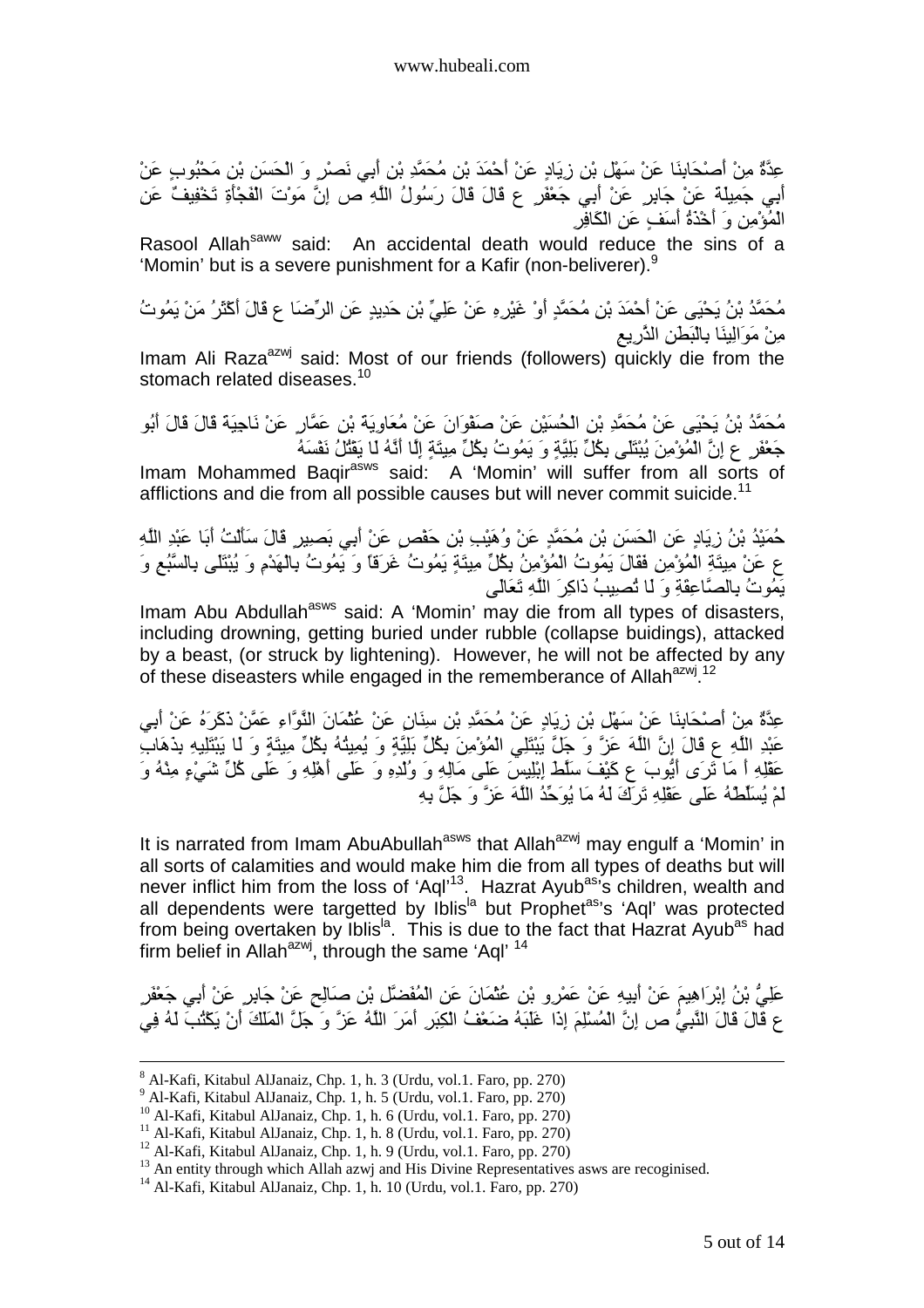حَالِهِ تِلْكَ مِثْلَ مَا كَانَ يَعْمَلُ وَ هُوَ شَابٌ نَشْيِطٌ صَحِيحٌ وَ مِثْلَ ذَلِكَ إِذَا مَرِضَ وَكَلَ اللَّهُ بِهِ مَلَكًا يَكْتُبُ لَهُ فِي سُقْمِهِ مَا كَانَ يَعْمَلُ مِنَ الْخَيْرِ فِي صِحَّتِهِ حَتَّى يَرْفَعَهُ اللَّهُ وَ يَقْبِضَهُ وَ كَذَلِكَ الْكَافِرُ إِذَا اشْتَغَلَ بِسُفْمٍ فِي جَسَدِهِ كَتَبَ اللَّهُ لَهُ مَا كَانَ يَعْمَلُ مِنَ الشَّرِّ فِي صبحَّتِهِ

Imam Mohammed Baqir<sup>asws</sup> said: When a 'Momin' loses his strength due to an old age, Allah $a^{2x}$  Commands one of His $a^{2x}$  angels to write down those good deeds in his accounts, which he used to perform when he was young and healthy. And similarly when he becomes ill, Allah<sup>azwj</sup> Asks an angel to write down in his favour, all that he used to do in the time of his good health, until the time his soul is extracted and similarly when a non-believer becomes ill. Allah $a^{2x}$  writes for him the sins which he used to commit while being healthy.<sup>15</sup>

عَلِيُّ بْنُ إِبْرَاهِيمَ عَنْ أُبِيهِ عَنْ عَبْدِ اللَّهِ بْنِ الْمُغِيرَةِ عَنْ عَبْدِ اللَّهِ بْنِ سِنَانٍ عَنْ أُبِي عَبْدِ اللَّهِ ع قَالَ قَالَ رَسُولُ اللَّهِ ص يَقُولُ اللَّهُ عَزَّ وَ جَلَّ لِلْمَلْكِ الْمُوَكَّلِ بِالْمُؤْمِنِ إِذَا مَرِضَ اكْتُبْ لَهُ مَا كُنْتَ تَكْتُبُ لَّهُ فِي صبحَّتِهِ فَإِنِّي أَنَا الَّذِي صَبَّرٌ نُهُ فِي حِبَالِي

It is narrated from Imam Jafar-e-Sadiq<sup>asws that Rasool Allah<sup>saww</sup> said:</sup> 'Allah<sup>azwj</sup> Instructs to one of His<sup>azwj</sup> angels to write down in the accounts of that Momin who is suffering from a disease, which he used to perform prior to getting ill. As l<sup>azwj</sup> have imprisoned him through letting a disease fall on him.<sup>16</sup>

عَلِيٌّ عَنْ أُبِيهِ عَنْ عَبْدِ اللَّهِ بْنِ الْمُغِيرِ ةِ عَنْ أَبِي الْصَّبَّاحِ قَالَ قَالَ أَبُو جَعْفَرِ ع سَهَرُ لَيْلَةٍ مِنْ مَرَضٍ أَفْضَلُ مِنْ عِبَادَةِ سَنَةٍ

Imam Mohammed Baqir<sup>asws</sup> said: One would get the reward of one year's worship if that person had remained awake all night due to discomfort from a disease. $^{17}$ 

مُحَمَّدُ بْنُ يَحْيَى عَنْ أَحْمَدَ بْنِ مُحَمَّدِ بْنِ عِيسَى عَنِ الْحُسَيْنِ بْنِ سَعِيدٍ عَنِ النَّصْرِ بْنِ سُوَيْدٍ عَنْ دُرُسْتَ عَنْ زُرَارَةَ عَنْ أَحَدِهِمَا ع قَالَ سَهَرُ لَيْلَةٍ مِنْ مَرَضٍ أَوْ وَجَعٍ أَفْضَلُ وَ أَعْظَمُ أَجْراً مِنْ عَـَادَةِ سَنَـة

Imam<sup>asws</sup> also said, remaining awake due to pain or sickness during a night is more rewarding than the worship of a whole year.<sup>18</sup>

مُحَمَّدُ بْنُ يَحْيَى عَنْ مُحَمَّدِ بْنِ الْحُسَيْنِ عَنِ الْحَكَمِ بْنِ مِسْكِينِ عَنْ مُحَمَّدِ بْنِ مَرْوَانَ عَنْ أَبِي عَبْدِ اللَّهِ ع قَالَ حُمَّى لَيْلَةٍ كَقَارَةٌ لِمَا قَبْلُهَا وَ لِمَا بَعْدَهَا

Imam Jafar-e-Sadiq<sup>asws</sup> said: The fever of one night is compensation for the sins comitted before it and after it.  $19$ 

#### **Conduct of a Patient:**

<sup>&</sup>lt;sup>15</sup> Al-Kafi, Sawab-ul-Marz, Chp. 2, h. 2 (Urdu, vol. 1. Faro, pp. 271)

<sup>16</sup> Al-Kafi, Sawab-ul-Marz, Chp. 2, h. 3 (Urdu, vol.1. Faro, pp. 271)

 $17$  Al-Kafi, Sawab-ul-Marz, Chp. 2, h. 4 (Urdu, vol.1. Faro, pp. 271)

<sup>18</sup> Al-Kafi, Sawab-ul-Marz, Chp. 2, h. 6 (Urdu, vol.1. Faro, pp. 272)

<sup>19</sup> Al-Kafi, Sawab-ul-Marz, Chp. 2, h. 9 (Urdu, vol.1. Faro, pp. 271)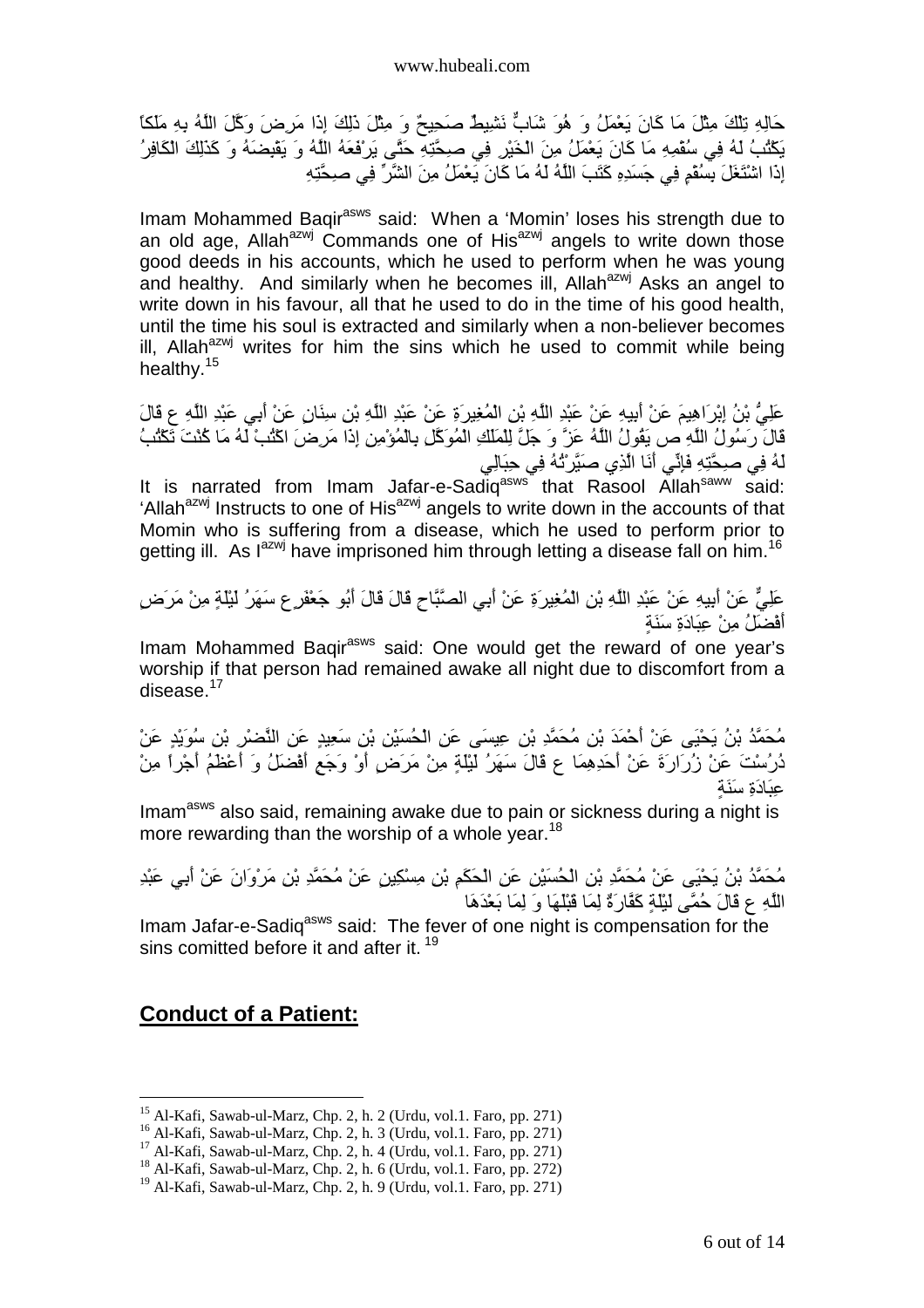أَبُو عَلِيٍّ الْأَشْعَرِيُّ عَنْ مُحَمَّدِ بْنِ سَالِمٍ عَنْ أَحْمَدَ بْنِ النَّصْرْ عَنْ عَمْرِو بْنِ شِمْرٍ عَنْ جَابِرٍ عَنْ أَبِي جَعْفَرٍ ع قَالَ قَالَ رَسُولُ اللَّهِ ص قَالَ اللَّهُ عَزَّ وَ جَلَّ مَنْ مَرِضَ تَلَاثَا فَلَمْ يَشْكُ إِلَى أَحَدٍ مِنْ عُوَّادِهِ أَبْدَلْتُهُ لَحْماً خَيْراً مِنْ لَحْمِهِ وَ دَماً خَيْراً مِنْ دَمِهِ فَإِنْ عَافَيْتُهُ مَافَيْتُهُ وَ لَا ذَنْبَ لَهُ وَ إِنْ قَبَصْتُهُ قَبَضْتُهُ إِلَى رَحْمَنِي

Imam Mohammed Baqir<sup>asws</sup> says that it is narrated from Rasool Allah<sup>saww</sup> that Allah<sup>azwj</sup> Says: (Hadith-e-Kudsi). If a Momin who remains ill for three days and does not complain about his sufferings to those who look after/visit him then I will replace his blood with the best of blood and flesh with the best of flesh. Thus, for him I have extended peace and  $My<sup>azwj</sup>$  blessings and no signs of weaknes/illness are left on him. And when his soul is extracted,  $I^{azwj}$  will extend My special blessings to him. $^{20}$ 

عِدَّةٌ مِنْ أَصْحَابِنَا عَنْ أَحْمَدَ بْنِ أَبِي عَبْدِ اللَّهِ عَنِ الْعَزْرَمِيِّ عَنْ أَبِيهِ عَنْ أَبِي عَبْدِ اللَّهِ ع قَالَ مَن اشْتَكَى لَيْلَةً فَقَلِلْهَا بِقَبُولِهَا وَ أَدَّى إِلَى اللَّهِ شُكْرَهَا كَانَتْ كَعِبَادَةِ سِتَّينَ سَنَةً قَالَ أَبِي فَقُلْتُ لَهُ مَا قَبُولُهَا قَالَ يَصْبِرُ عَلَيْهَا وَ لَا يُخْبِرُ بِمَا كَانَ فِيهَا فَإِذَا أَصْبْحَ حَمِدَ اللَّهَ عَلَى مَا كَانَ

Imam AbuAbdullah<sup>asws</sup> said: Whoever suffers from illness during a night and bears it with patience and thanks Allah<sup>azwj</sup> in the morning, is rewarded 60 years' acts of worship. I asked what is the criterion of acceptance? Imam<sup>asws</sup> replied: To remian patient during his sufferings at night and not to narrate to others what he experienced and thank Allah<sup>azwj</sup> upon getting up in the morning.<sup>21</sup>

#### **What is the limit of complaints:**

عَلِّيُّ بْنُ إِبْرَاهِيمَ عَنْ أُبِيهِ عَنِ ابْنِ أَبِي عُمَيْرٍ عَنْ جَمِيلٍ بْنِ صَالِحٍ عَنْ أَبِي عَبْدِ اللَّهِ ع قَالَ سُئِلَ عَنْ حَدٍّ الشِّكَايَةِ لِلْمَرِيضِ فَقَالَ إِنَّ الرَّجُلَ يَقُولُ حُمِمْتُ الْيَوْمَ وَ سَهِرْتُ الْبَارِحَة وَ قَدْ صَدَقَ وَ لَيْسَ هَذَا شَكِّايَةً وَ إِنَّمَا الشَّكْوَى أَنْ يَقُولَ قَدِ ابْنُلِيتُ بِمَا لَمْ يُبْتَلَ بِهِ أَحَدٌ وَ يَقُولَ لَقَدْ أَصَابَنِي مَا لَمْ يُصِبْ احَداً وَ لَيْسَ الشَّكْوَى أَنْ يَقُولَ سَهِرْتُ الْبَارَحَةَ وَ حُمِمْتُ الْيَوْمَ وَ نَحْوَ هَذَا

It was asked from Imam AbuAbullah<sup>asws</sup> what is the limit when informing others of a patient's sufferings will be considered as compliant? Imam<sup>asws</sup> replied if he says: 'I was sufferring from fever last night and could not sleep during the night then he is justified to describe his ordeal and this will not be considered as making a complaint. However, if he says, e.g., I am

engulfed in such a trouble that no one would be (then it's a complaint)! But if he only says: 'I have been awake all night due to fever' this will not be termed as complaining.<sup>22</sup>

## **To Inform others about One's Illness:**

عَلِيُّ بْنُ إِبْرَاهِيمَ عَنْ أُبِيهِ عَنِ ابْنِ مَحْبُوبٍ عَنْ أَبِي وَلَمَادٍ الْحَذَّاطِ عَنْ عَبْدِ اللَّهِ بْنِ سِنَانٍ قَالَ سَمِعْتُ أَبَا عَبْدِ اللَّهِ عِ يَقُولُ يَنْبَغِي لِلْمَرِيضِ مِنْكُمْ أَنْ يُوْنِنَ إِخْوَانَهُ بِمَرَضِهِ فَيَعُودُونَهُ فَيُوْجَرُ فِيهِمْ وَ

 $^{20}$  Al-Kafi, Tatm Sawab-ul-Marz, h. 1 (Urdu, vol. 1, Faro, pp. 272)

<sup>21</sup> Al-Kafi, Tatm Sawab-ul-Marz, h. 5 (Urdu, vol.1. Faro, pp. 272)

 $22$  Al-Kafi, Tatm Sawab-ul-Marz, Chp. 3, h. 1 (Urdu, vol.1. Faro, pp. 273)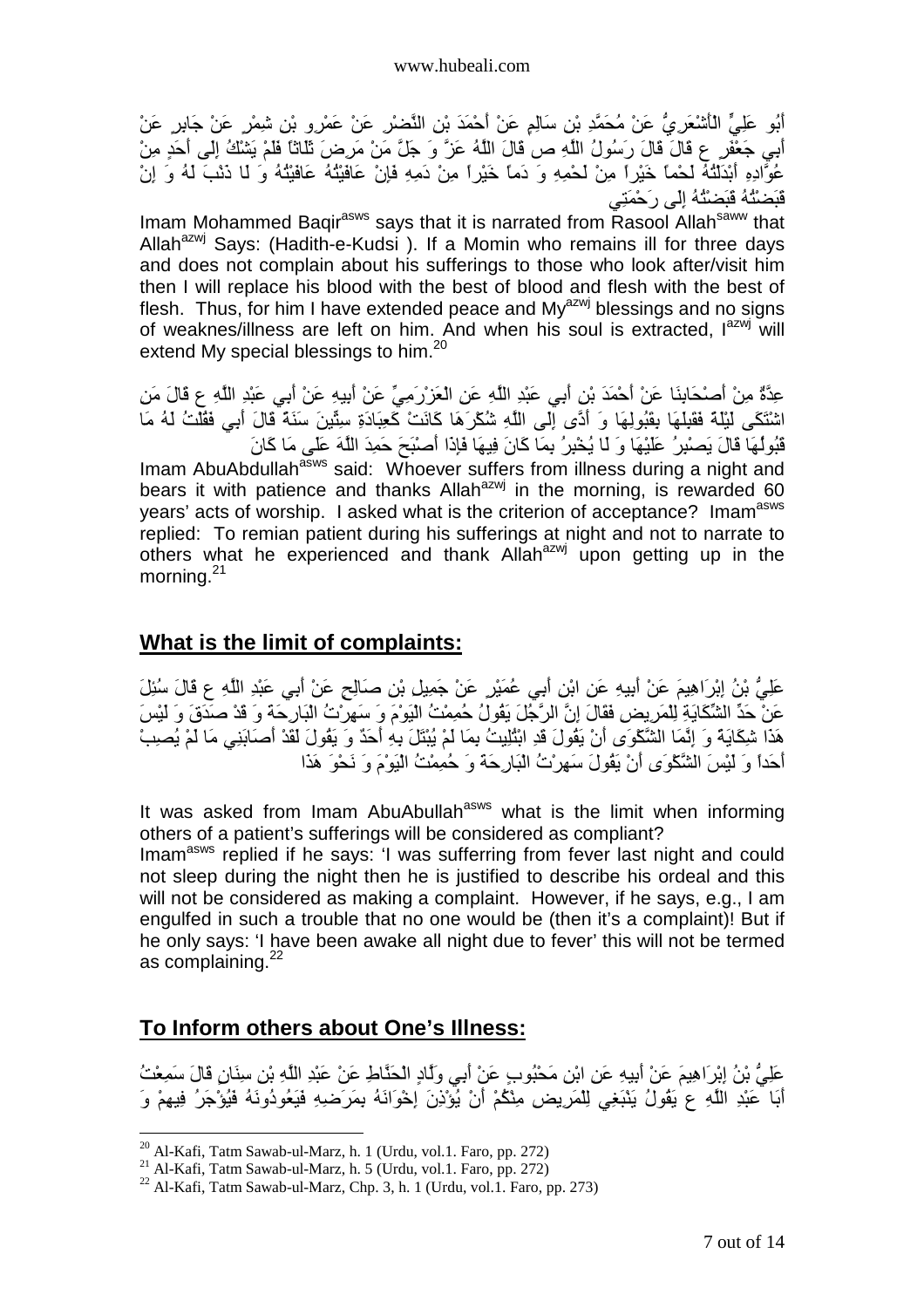يُوْجَرُونَ فِيهِ قَالَ فَقِيلَ لَهُ نَعَمْ هُمْ يُؤْجَرُونَ بِمَمْشَاهُمْ إِلَيْهِ فَكَيْفَ يُؤْجَرُ هُوَ فِيهِمْ قَالَ فَقَالَ بِاكْتِسَابِهِ لَهُمُ الْحَسَنَاتِ فَيُوْجَرُ فِيهِمْ فَيُكَتَبُ لَهُ بِذَلِكَ عَشْرُ حَسَنَاتٍ وَ يُرْفَعُ لَهُ عَشْرُ دَرَجَاتٍ وَ يُمْحَى بِهَا عَنْهُ عَشْرُ ْ سَنِّئَات

Imam AbuAbdullah<sup>asws</sup> said: It would be better for a patient to inform others about his illness, so that they could visit him and get their reward of looking after him, as a patient will also be rewarded. Someone commented, it is obvious that the visitor will get the reward for their efforts and time but what is the reason for rewarding the patient? Imam<sup>asws</sup> replied: 'Because he has given them an opportunity to visit him and be rewarded, so he will get 10 rewards and will be elevated 10 divine grades whereas his 10 sins will be erased'.<sup>23</sup>

مُحَمَّدُ بْنُ يَحْيَى عَنْ أَحْمَدَ بْنِ مُحَمَّدِ بْنِ عِيسَى عَنْ عَبْدِ الْعَزِيزِ بْنِ الْمُهْتَدِي عَنْ يُونُسَ قَالَ قَالَ أَبُو الْحَسَنِ عِ إِذَا مَرِضَ أَحَدُكُمْ فَلْيَأْذَنْ لِلنَّاسِ يَدْخُلُونَ عَلَيْهِ فَإِنَّهُ لَيْسَ مِنْ أَحَدٍ إِلَّا وَ لَهُ دَعْوَةٌ مُسْتَجَابَةٌ

Imam<sup>asws</sup> said: 'When someone visits a patient then he should request him to pray for him, as the praying of an ill person is always accepted (answered).  $24$ 

#### **When and for long one should attend a pateint:**

عَلِيُّ بْنُ إِبْرِ َاهِيمَ عَنْ أُبِيهِ عَنْ عَبْدِ اللَّهِ بْنِ الْمُغِيرِ وَ عَنْ عَبْدِ اللَّهِ بْنِ سِنَانٍ عَنْ أَبِي عَبْدِ اللَّهِ ع قَالَ الْعِيَادَةُ قَدْرَ فُوَاقٍ نَاقَةٍ أَوْ حَلْبِ نَاقَةٍ

Imam Abu Abdullah<sup>asws</sup> said: One should visit a patient for as long as it takes to wake a camel up or to milk a she-camel, meaning for a short while.<sup>25</sup>

مُحَمَّدُ بْنُ يَحْيَى عَنْ مُوسَى بْنِ الْحَسَنِ عَنِ الْفَضْلِ بْنِ عَامِرٍ أَبِي الْعَبَّاسِ عَنْ مُوسَى بْنِ الْقَاسِمِ قَالَ حَدَّتْنِي أَبُو زَيْدٍ قَالَ أَخْبَرَنِي مَوْلَمِي لِجَعْفَرِ بْنِ مُحَمَّدٍ عِ قَالَ مَرِضَ بَعْضُ مَوَالِيهِ فَخَرَجْنَا إِلَيْهِ نَعُودُهُ وَ نَحْنُ عِدَّةٌ مِنْ مَوَالِي جَعْفَرٍ فَاسْتَقْبَلُنَا جَعْفَرٌ عِ فِي بَعْضِ الطَّرِيقِ فَقَالَ لَنَا أَيْنَ تُرِيدُونَ فَقُلْنَا نُرِيدُ فُلَانَا نَعُودُهُ فَقَالَ لَنَا قِفُوا فَوَقَقْنَا فَقَالَ مَعَ أَحَدِكُمْ ثُقَاحَةٌ أَوْ الْمَرْا وَلُمْ أَوْ لُعْقَةٌ مِنْ طِيبِ أَوْ قِطْعَةٌ مِنْ عُودِ بَخُورٍ فَقُلْنَا مَا مَعَنَا شَيْءٌ مِنْ هَذَا فَقَالَ أَ مَا تَعْلَمُونَ أَنَّ الْمَرِيضَ يَسْتَرِيحُ إِلَى كُلِّ مَا أُدْخِلَ بِهِ عَلَيْهِ

The narrators say, we met Imam Jafar-e-Sadiq<sup>asws</sup> on our way. Imam<sup>asws</sup> asked us where we intended to go, we replied to him that we had set-off to visit one of our ill friend. Imam<sup>asws</sup> asked us, have you taken with you some apples, 'Bahi, Tarang', some fragrance, or some 'Sayoud and Bakhur'? We replied: 'No, we did not bring with us any of these'. Imamasws replied, 'don't you know these things provide comfort to a patient'.<sup>26</sup>

عِدَّةٌ مِنْ أَصْحَابِذَا عَنْ سَهْلٍ بْنِ زِيَادٍ عَنْ مُحَمَّدِ بْنِ سُلَيْمَانَ عَنْ مُوسَى بْنِ قَادِمٍ عَنْ رَجُلٍ عَنْ أَبِي عَبْدِ اللَّهِ ع قَالَ تَمَامُ الْعِيَادَةِ لِلْمَرِيضِ أَنْ تَضَعَ يَدَكَ عَلَى ذِرَاعِهِ وَ تُعَجِّلَ الْقِيَامَ مِنْ عِلْدِهِ فَإِنَّ عِيَادَةَ النَّوْكَي أَشْدُّ عَلَى الْمَرِ بِض مِنْ وَجَعِهِ

 $2<sup>23</sup>$  Al-Kafi, Chp. 4, h. 1 (Urdu, vol.1. Faro, pp. 273)

<sup>24</sup> Al-Kafi, Chp. 4, h. 2 (Urdu, vol.1. Faro, pp. 273)

<sup>&</sup>lt;sup>25</sup> Al-Kafi, Chp. 5, h. 2 (Urdu, vol.1. Faro, pp. 274)

<sup>26</sup> Al-Kafi, Chp. 5, h. 3 (Urdu, vol.1. Faro, pp. 274)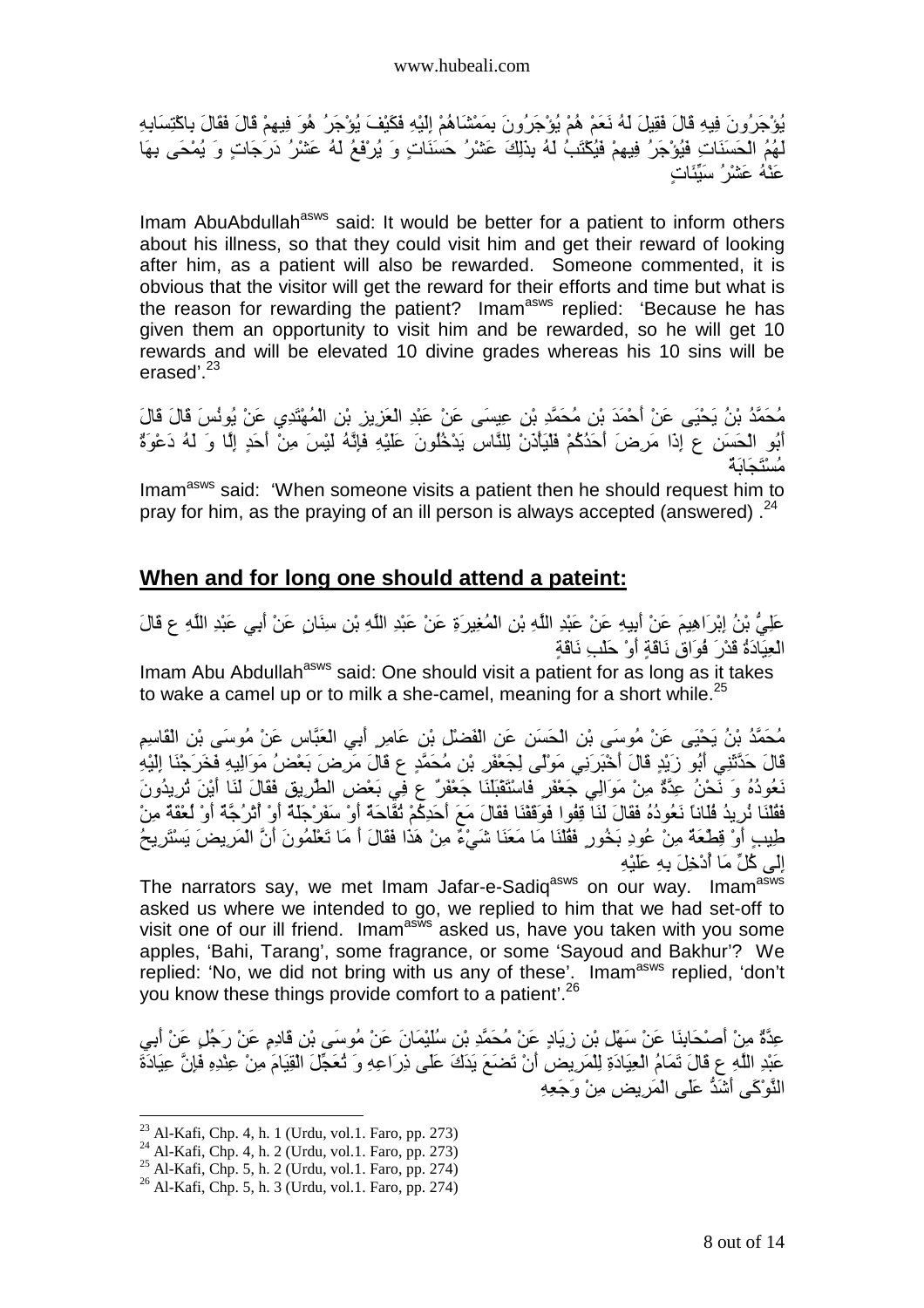Imam Abu Abdullah<sup>asws</sup> said: A comprehensive visit to a patient would be to put your hand on his hand and stay there for a brief duration, as staying there for longer period is more painful for him than the pain of illness. $27$ 

َ عَلِيُّ بْنُ إِبْرَاهِيمَ عَنْ هَارُونَ بْنِ مُسْلِمٍ عَنْ مَسْعَدَةَ بْنِ صَدَقَةٌ عَنْ أَبِي عَبْدِ اللَّهِ ع قَالَ إِنَّ أَمِيرَ ي ...<br>الْمُؤْمِنِينَ ص قَالَ إِنَّ مِنْ أَعْظَمِ الْعُوَّادِ أَجْرِ أَ عِنْدَ اللَّهِ عَزَّ وَ جَلَّ لَمَنْ إِذَا عَادَ أَخَاهُ خَقَفَ الْجُلُوسَ رَ رَبَّيْنِ .<br>إِنَّا أَنْ يَكُونَ الْمَرِيضُ يُحِبُّ ذَلِكَ وَ يُرِيدُهُ وَ يَسْأَلُهُ ذَلِكَ وَ قَالَ ع مِنْ ثَمَامِ الْعِيَادَةِ أَنْ يَضمَعَ الْعَائِدُ إِِِّحْدَى بَدَيْهِ عَلَى الْأَخْرَى أَوْ عَلَى جَنْهَتَه

It is narrated from Imam Abu Abdullah<sup>asws</sup> that Amir-ul-Momineen<sup>asws</sup> said: There is a substantial reward for a visitor to attend a patient but for a short duration, unless the patient asks him to stay longer. Imam Jafar-e-Sadiq<sup>asws</sup> said: 'one should put his hand on patient's hand or forehead in order to complete the purpose of visiting him. $^{28}$ 

عَدْهُ عَنْ أَحْمَدَ بْنِ مُحَمَّدٍ عَنِ ابْنِ فَضَّالٍ عَنْ مُحَمَّدِ بْنِ الْفُضَيْلِ عَنْ أَبِي حَمْزَةَ عَنْ أَبِي جَعْفَرٍ ع قَالَ أَيُّمَا مُؤْمِنٍ عَادَ مُؤْمِناً خَاضَ فِي الرَّحْمَةِ خَوْضاً فَإِذَا جَلَسَ غَمَرَتْهُ الرَّحْمَةُ فَإِذَا انْصَرَفَ وَكَّلَ الْمُهُ بِهِ سَبْعِينَ أَلْفَ مَلْكٍ يَسْتَغْفِرُونَ لَمُ وَ يَسْتَرْحِمُونَ عَلَيْهِ وَ يَقُولُونَ طَبْتَ وَ طَابَتْ لَكَ الْجَنَّةُ إِلَى تِلْكَ السَّاعَةِ مِنْ غَدٍ وَ كَانَ لَهُ يَا أَبَا حَمْرُةَ خَرِيفٌ فِي الْجَذَّةِ قُلْتُ وَ مَا الْخَرِيفُ جُعِلْتُ فِدَاكَ قَالَ زَاوِيَةٌ فِي الْجَذَّةِ يَسِيرُ الرَّاكِبُ فِيهَا أَرْبَعِينَ عَاماً

Imam Mohammed Baqir<sup>asws</sup> said: When someone visits his 'Momin' brethren who is not well, then blessings of Allah<sup>azwj</sup> encircle him, and keep around him for a long as he stays with the patient. And 70,000 angels pray for his forgiveness and ask bounties for him and say: 'Aren't you lucky, Paradise is for you from now until another day'. And Abu Hamza, he is given 'Khareef' in Paradise. The narrator asked,may I be your ransom, what is 'Khareef'? Imam<sup>asws</sup> replied: It's a huge area in Paradise in which a horse-rider can travel upto 40 years.<sup>29</sup>

َ عَلِيُّ بْنُ إِبْرَاهِيمَ عَنْ أُبِيهِ عَنِ ابْنِ مَحْبُوبٍ عَنْ دَاوُدَ الرَّقَّيِّ عَنْ رَجُلٍ مِنْ أَصْحَابِهِ عَنْ أَبِي عَبْدِ اللَّهِ ع قَالَ أَيُّمَا مُؤْمِنٍ عَادَ مُؤْمِنًا فِي اللَّهِ عَزَّ وَ جَلَّ فِي مَرَضْهِ وَكَلَ اللَّهُ بِهِ مَلَكًا مِنَ الْعُوَّادِ يَعُودُهُ فِي قَبْرِهِ وَ يَسْتَغْفِرُ لَمُه إِلَى يَوْمِ الْقِيَامَةِ

Imam Abu Abdullah<sup>asws</sup> said: Who would visit a patient with the intention of 'Qurbatin illillah' (for gaining nearness to Allah<sup>azwj</sup>), then Allah<sup>azwj</sup> will create an angel who would pray for his forgiveness until his death, will accompany him in his grave and keep on praying for him until the Day of Judgement.<sup>30</sup>

 $27$  Al-Kafi, Chp. 5, h. 4 (Urdu, vol.1. Faro, pp. 274)

<sup>28</sup> Al-Kafi, Chp. 5, h. 6 (Urdu, vol.1. Faro, pp. 274)

 $^{29}$  Al-Kafi, Chp. 6, h. 3 (Urdu, vol.1. Faro, pp. 274)

<sup>30</sup> Al-Kafi, Chp. 6, h. 4 (Urdu, vol.1. Faro, pp. 274)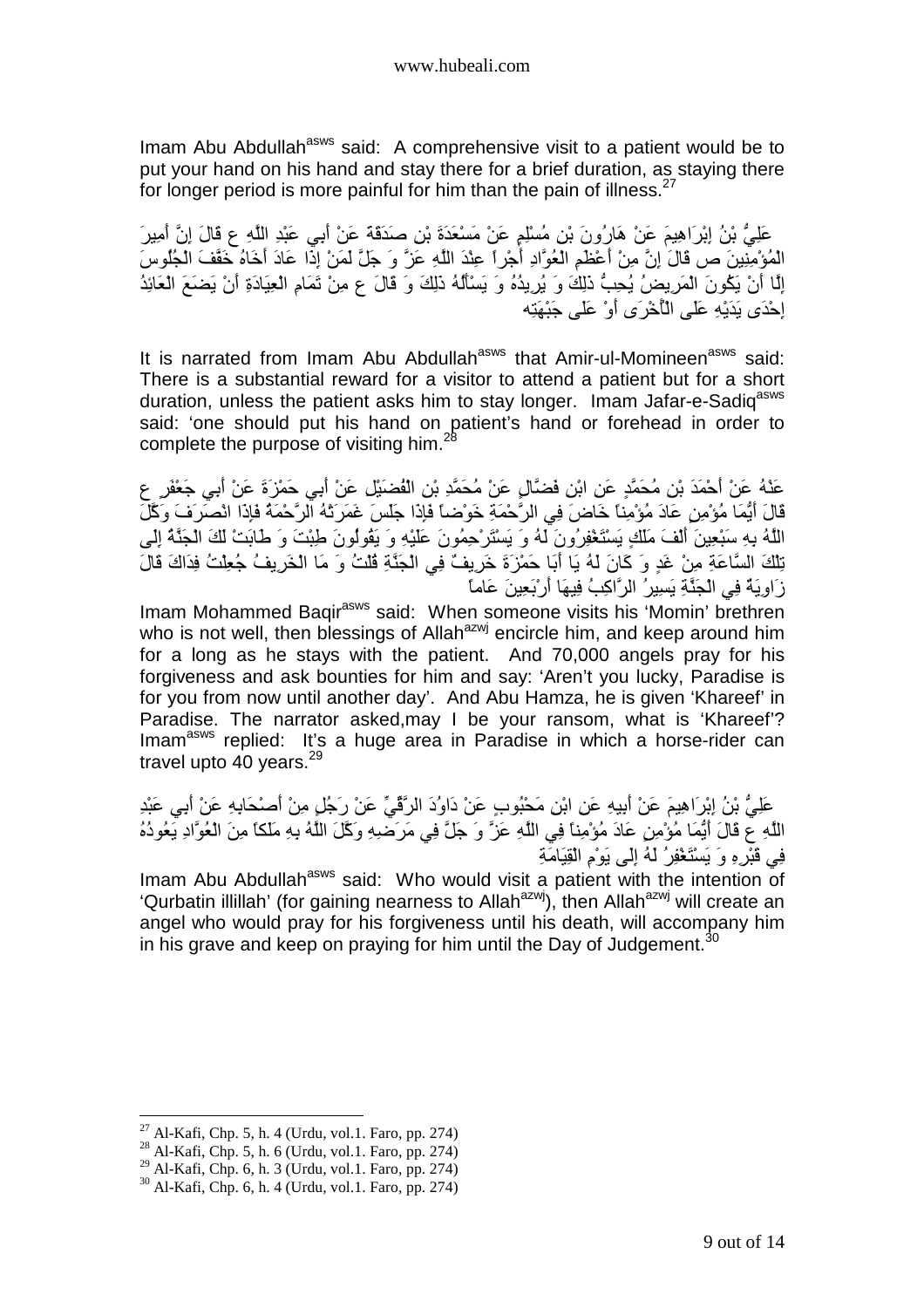#### **Misinterpreted verses of Quran against transplant:**

# وَلَأَصْلِّنَّـٰهُمْ وَلَأَمَنِّيَنَّـٰهُمْ وَلَأَمُرَنَّـٰهُمْ فَلَيُبَتِّكُنَّ آذَانَ الْأَنْعَامِ وَلَأَمُرَنَّـهُمْ فَلَيُغَيِّرُنَّ خَلْقَ اللَّهِ وَمَنْ يَتَّخَذِ الشَّنْيطانَ وَلِيًا مِنْ دُونِ اللَّهِ فَقَدْ خَسِرَ خُسْرَانًا مُبِينًا (4:119*)*

**And most certainly I will lead them astray and excite in them vain desires, and bid them so that they shall slit the ears of the cattle, and most certainly I will bid them so that they shall alter Allah's creation; and whoever takes the Shaitan for a guardian rather than Allah he indeed shall suffer a manifest loss (4:119).** 

In Tafseer Safi (pg. 121), in reference to Tafseer Majjama tul Bian, it is narrated from Imam Jafar-e-Sadiq<sup>asws</sup> that in this verse the words نُلْبُغَيِّرُنَّ خَلْقَ اللَّهِ are referred to the religion of Allah<sup>azwj</sup> meaning the Commands of Allah<sup>azwj</sup> and that what is forbidden. And this further supported by the Words of Allah<sup>asws.</sup>

فَاقِمْ وَجْهَكَ لِلدِّينِ حَنِيفًا فِطْرَة اللَّهِ الَّتِي فَطْرَ النَّاسَ عَلَيْهَا لَا تَبْدِيلَ لِخَلْق اللَّهِ ذَلِكَ الدِّينُ الْقَيِّم وَلِكِنَّ أَكْثَرَ النَّاسِ لَ**ا يَعْلَمُونَ (30:30) Then set your face upright for religion in the right state-- the nature made by Allah in which He has made men; there is no altering of Allah's creation; that is the right religion, but most people do not know.<sup>31</sup>**

## **Quranic Verses in Its favour:**

مِنْ أَجْلِ ذَلِكَ كَتَبْنَا عَلَى بَنِي إِسْرَائِيلَ أَنَّهُ مَنْ قَتَلَ نَفْسًا بِغَيْرِ نَفْسٍ أَوْ قُسَادٍ فِي الْأَرْضِ فَكَأَنَّمَا قَتَلَ النَّاسَ جَمِيعًا وَمَنْ أَحْيَاهَا فَكَأَنَّمَا أَحْيَا النَّاسَ جَمِيعًا وَلَقَدْ جَاءَتْهُمْ رُسُلُنَا بِالْبَيِّنَاتِ تُمَّ ا<sub>ِ</sub>نَّ كَثْنِيرًا مِنْـْهُمْ بَعْدَ ذَٰلِكَ ف*ِي الْأَرْضِ لَمُسْرِفُونَ (5:32)* 

**For this reason did We prescribe to the children of Israel that whoever slays a soul, unless it be for manslaughter or for mischief in the land, it is as though he slew all men; and whoever keeps it alive, it is as though he kept alive all men; and certainly Our messengers came to them with clear arguments, but even after that many of them certainly act extravagantly in the land (5:32).** 

In Al-Kafi it is narrated from Imam Mohammed Baqir<sup>asws</sup> that the words ' فَكَأَنَّمَا أَحْيَا الْذَّاسَ جَمِيعًا'' means to save someone from being killed by drowning or engulfed into fire or to save someone from being destroyed from Kufr.<sup>32</sup> The same explanation is given by Imam Jafar-e-Sadigasive in Al-Kafi and Tafseer-e-

 $31$  Quan translation by Imdad Hussain, page 125

<sup>&</sup>lt;sup>32</sup>بَابٌ فِي إِحْيَاءِ الْمُؤْمِن

<sup>[ -</sup> عِدَّةٌ مِنْ أَصْحَابِنَا عَنْ أَحْمَدَ بْنِ مُحَمَّدِ بْنِ خَالِدٍ عَنْ عُثْمَانَ بْنِ عِيسَى عَنْ سَمَاعَة عَنْ أَبِي عَبْدِ اللَّهِ عِ قَالَ قُلْتُ لَهُ قَوْلُ اللَّهِ عَنْ ۚ وَ جَلَّ مَنْ قَتْلَ نَفْساً بِغَيْرِ نَفْسٍ فَكَأَنَّما قَتْلَ النَّاسَ جَمِيعاً وَ مَنْ أُحْياها فَكَأَنَّما أَحْيَا النَّاسَ جَمِيعاً قَالَ مَنْ أُخْرَجَهَا مِنْ ضَلَالٍ إِلَى هُدًى فَكَأَنَّمَا أُحْيَاهَا وَ مَنْ أَخْرَجَهَا مِنْ هُدًى إِلَى ضَلَّالٍ فَقَدْ قَتَلَهَا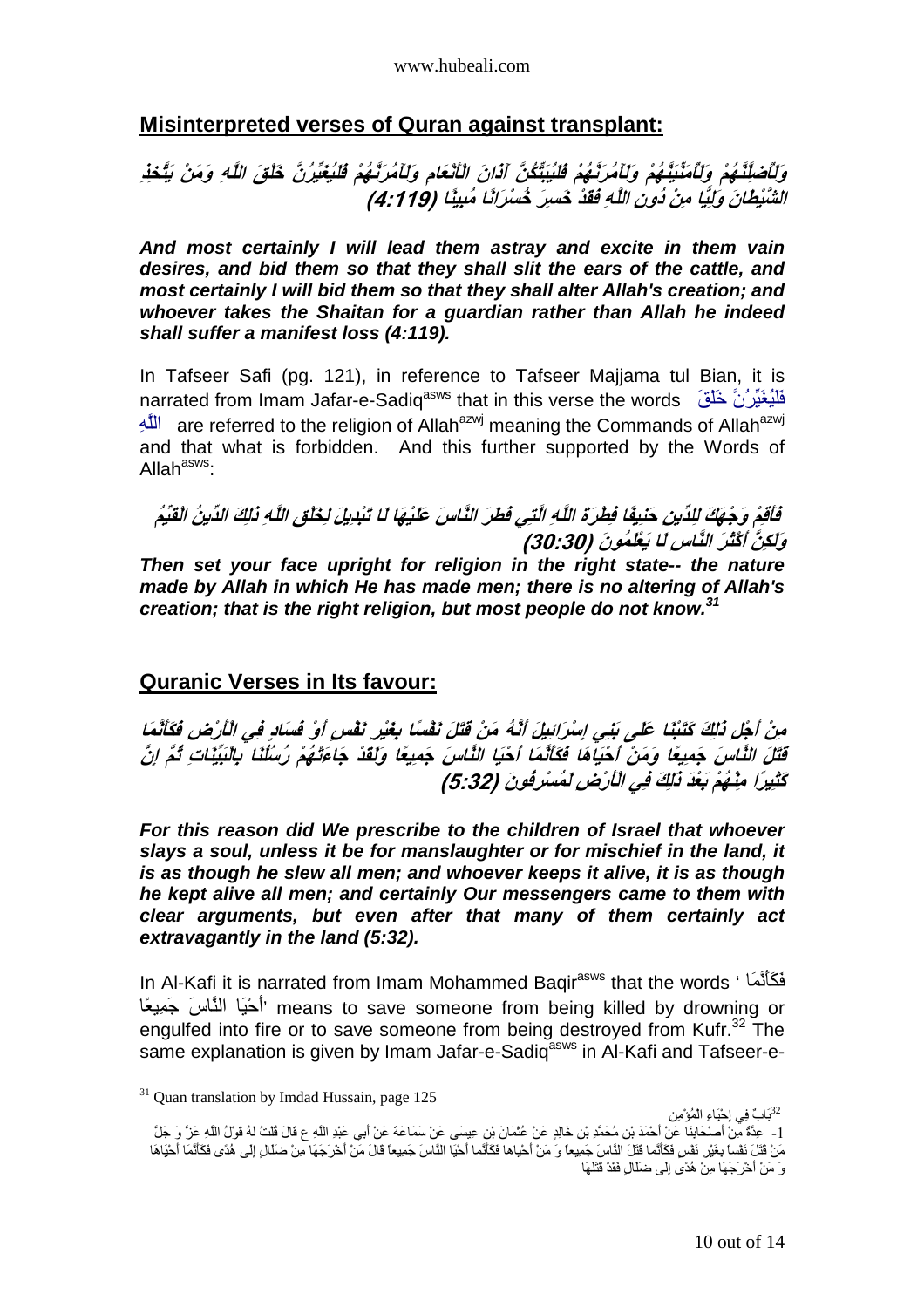Aaishi, Imam<sup>asws</sup> also says: 'if someone guides a soul to the 'Just Path', it is as if he had saved his life but if someone misleads a person from the 'Rightious Path' to the unjust way, it is like killing him'. In Manla Yahzar-ul-Faqi, it referred to Imam Jafar-e-Sadiq<sup>asws</sup> that if one gives water to someone where water is available then he would be rewarded as he has liberated one salve but if one gives water to someone where water is unavailable then it is similar to saving a soul and Allah<sup>azwj</sup> says he who saves one soul it is like saving the entire humanity.<sup>33</sup>

# *إِنَّمَا حَرَّمَ عَلَيْكُمُ الْمَيْتَةَ وَالذَّمَ وَلَحْمَ الْخِنْزِيرِ وَمَا أَهِلَّ بِهِ لِغَيْرِ اللَّهِ فَمَنِ اضْطُرَّ غَيْرَ بَاغِ وَلَ*ا عَا*ن*ِ بِعَد سَمِنًا.<br>قُلَّا إِنَّهُ عَلَيْهِ إِنَّ *اللَّهَ* عَقُورٌ رَحِيمٌ (2:173)

**He has only forbidden you what dies of itself, and blood, and flesh of swine, and that over which any other (name) than (that of) Allah has been invoked; but whoever is driven to necessity, not desiring, nor exceeding the limit, no sin shall be upon him; surely Allah is Forgiving, Merciful.** 

It is narrated from Imam Jafar-e-Sadiqasws that ٍدَ ََو ٍغَ- َْ'َ [refers to that person who rises agaisnt the Divine Imam<sup>asws</sup> of his time and also applies to a hunter as well as to the opressor. The word عَاد also applies to the thiefs. So these people are neither allowed to eat dead meat under compulsion nor to offer 'Kasr' prayers during travel. These exemptions do not apply to the above group, which are specifically valid under extraordinary conditions, but will apply to other than them, who if subjected to these condition and take what is forbidden then they will not be guilty of commiting sins (if committed under compulsion).

The example of later is given in Tafseer-e-Burhan: During the time of  $2^{nd}$ Muslim Caliph $34$ , a lady was brought to him accused of adultery, she pleaded for justice but Ummer<sup>la</sup> did not listen to her pleas and gave her death punishment by stonning. Amir-ul-Momineen Ali bin Abi Talib<sup>asws</sup> intervened and asked her to tell her ordeal which compelled her and explain the reasons behind her indulgence into unhonourable acts. She said: I was looking after sheep in the desert and ran out of water. I saw a tent, I went there and asked for some water. A peasant came out and upon being asked for a glass of water, he made an indecent proposal. I instantly refused it and moved away from him. But then without water I started to lose my vision and my tongue completely dried out and before I was about to faint, I went back to him for help. He gave me some water and quenched his evil desires. Amir-ul-Momineen<sup>asws</sup> said this poor soul's act comes under the context of this verse: she has not committed any sins so she , ۖ فَمَن اضْطُرَّ غَيْرَ بَاغٍ وَلَا عَادٍ فَلَا إِنَّمَ عَلَيْهِ should be released. Ummer<sup>la</sup> released her and said 'lo la Ali Halaka Ummer' Ummer<sup>la</sup> would have been killed if Ali<sup>asws</sup> were not present).<sup>35</sup>

<sup>33</sup> Maqbool Ahmed, page 134 (Zimeemah, 781).

 $34$  Ummer $<sup>1a</sup>$ </sup>

 $35$  Maqbool Ahmed, pp. 30.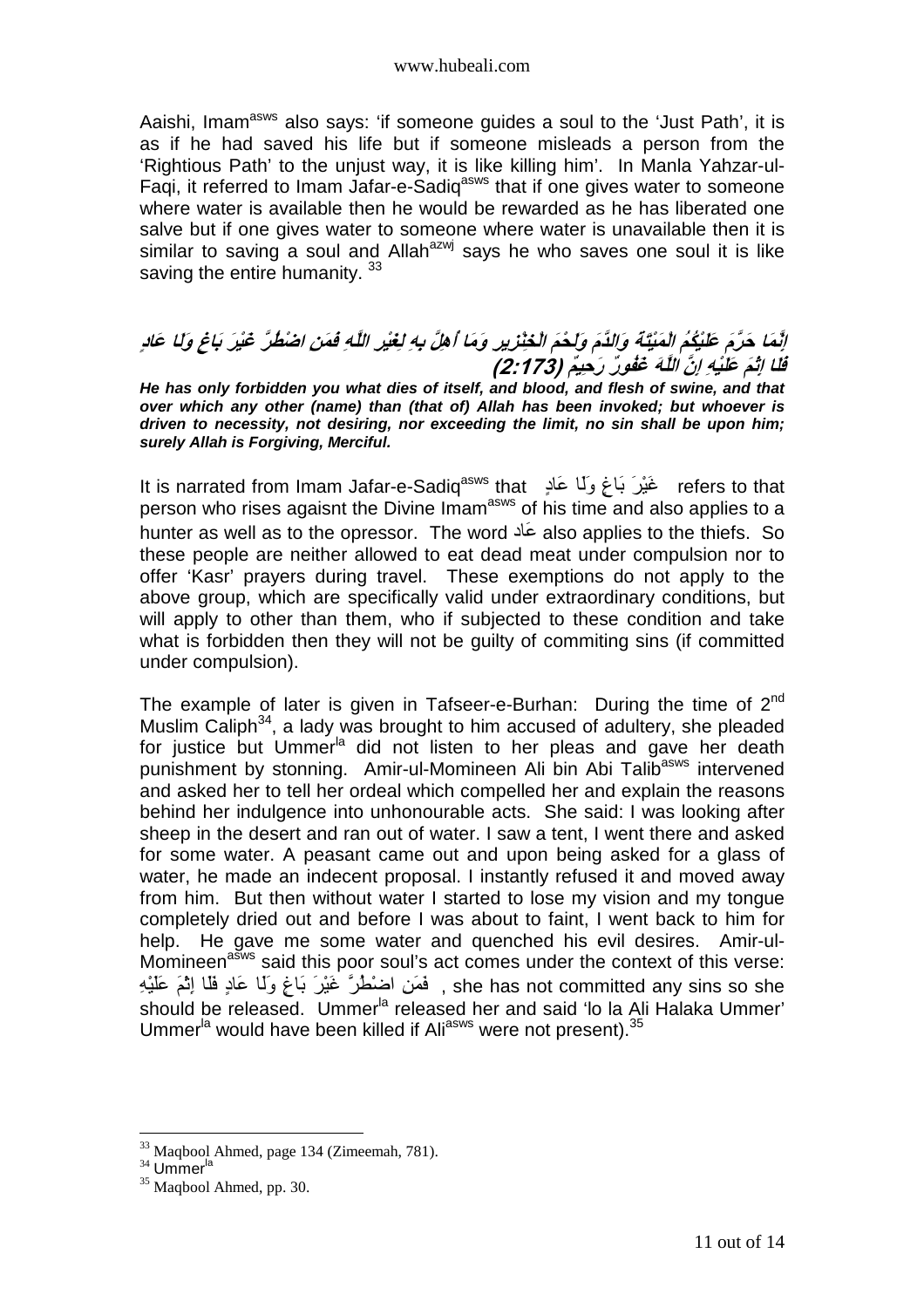#### www.hubeali.com

## مَنْ كَفَرَ بِاللَّهِ مِنْ بَعْدِ إِيمَانِهِ إِلَّا مَنْ أَكْرِهَ وَقَلْبُهُ مُطْمَئِنٌّ بِالْإِيمَا*نِ و*ِلَكِنْ مَنْ شَرَحَ بِالْكُفْرِ صَدْرًا َ *فَعَلَيْهِمْ غَضَبِّ مِنَ اللَّهِ وَلَهُمْ عَذَابٌ عَظِيمٌ (106:106)*

#### **He who disbelieves in Allah after his having believed, not he who is compelled while his heart is at rest on account of faith, but he who opens (his) breast to disbelief-- on these is the wrath of Allah, and they shall have a grievous chastisement (16:106).**

In Tafseer-e-Safi<sup>36</sup>, it is reported that this verse was revealed when Ammar Yaser along with his parents was asked to revert back to kufr (idol worshiping). Initially, all of them declined to bow down to kufr but after being subjected to severe punishment, Ammar Yaser<sup>ra</sup> gave up his resistance and saved his life by repeating what he was asked to say by his captors. His parents refused to testify the 'Kalimat of Kufr' (statement of disblief) and were tortured to death. Someone told Rasool Allah<sup>saww</sup> that Ammar has deserted Islam, Rasool Allah<sup>saww</sup> replied: 'Ammar Yasir is filled with Eman from his head to toes and his flesh and bones are immersed in Eman.' Ammar vasir<sup>ra</sup> after being released by the non-believers, came straight to Rasool Allahsaww and started crying out of grief and shame. Rasool Allah<sup>saww</sup> consoled him and wiped out his tears and told him that he had not committed any sins and said: 'You have not lost faith as a result of repeating the words of Kufr after being forced by the nonbelievers. If they force you again, you should save your life by repeating after them as you have done before'.  $37$ 

In the explanation of another verse (16:99), it is narrated from Imam Jafar-e-Sadiq<sup>asws38</sup>: That Iblis<sup>la</sup> (Satin) may take possession of a momin's body but is never allowed to corrupt his Eman (faith). Therefore, Iblis<sup>la</sup>, upon given an opportunity, did badly damage the body of Hazrat Ayub<sup>as</sup> but was barred from taking control of his<sup>as</sup> religion/Eman.<sup>39</sup>

It is narrated from Imam Ali Raza<sup>asws</sup>: Once, Allah<sup>azwj</sup> sent down a 'Wahi'<sup>40</sup> to one of His Prophets<sup>as</sup> with the following instructions: When you leave your house tomorrow, (1) eat the first thing which comes to your sight; (2) hide what you come across; (3) accept the request of the that who approaches you; (4) do not turn him away whoever comes to you next; and (5) move away from what you encounter at the fifth place.

When the Prophet<sup>as</sup> came out of his house he saw a huge mountain in front of him. The Prophet<sup>as</sup> started to loose hope of fulfilling Allah<sup>azwj</sup>'s Instructions after considering the size of the mountain. But soon his<sup>as</sup> faith helped him by making him realised that his Lord<sup>azwj</sup> will not ask him something beyond his abilities so he should move ahead and try to eat it as much as possible. Upon moving forward, the Prophet<sup>as</sup> saw the size of the mountain started to reduce with his each stride. The mountain continued to shrink in its size until

<sup>36</sup> Tafseer-e-Safi, pp. 281.

<sup>37</sup> Imdad Hussain, pp. 361.

<sup>&</sup>lt;sup>38</sup> Al-Kafi and Tafseer Ayashi

<sup>&</sup>lt;sup>39</sup> Maqbool Ahmed, pp. 333.

<sup>&</sup>lt;sup>40</sup> An Inspiration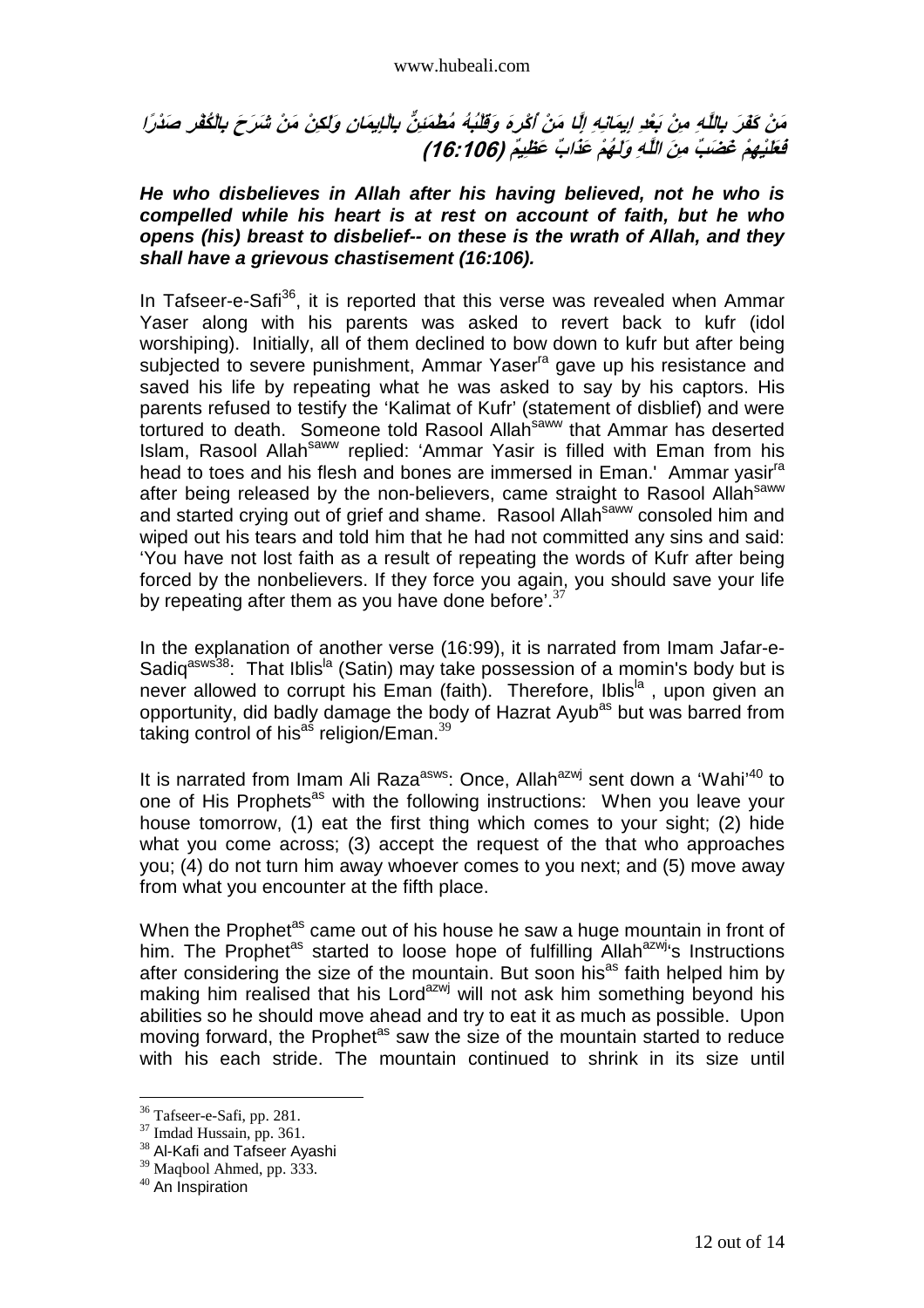becoming a handful upon coming closer to it. The Prophet<sup>azwj</sup> grabbed it and ate it immediately. It proved to be very delicious, something so tasty which he<sup>as</sup> had never eaten before in his life.

Upon moving forward, the Prophet<sup>as</sup> saw a golden ornament in front of him. Prophet<sup>as</sup> recalled that he was meant to hide it. So, the Prophet<sup>as</sup> covered it up by the leafs and earth lying around it. After walking further, the Prophet<sup>as</sup> realised that the golden ornament has resurfaced and is lying where he had seen it before. The Prophet<sup>as</sup>, first tempted to hide it again but then decided to leave it, and said to himslef: 'I had done which I was supposed to do and I should leave the rest to Allah<sup>azwj</sup> – the Almighty. So, he<sup>as</sup> went along and after some time, the Prophet<sup>as</sup> saw a little bird approaching him while being chased by a large bird of prey. The little bird asked for protection, in accordance with the third Command to accept the request; the Prophet<sup>as</sup> hid it under his sleeves. As a result, the little bird took refuge from the bird of prey. In the meantime, the bird of prey also came near the Prophet and said: 'I have been trying to get this little bird and have been chasing it for a very long time, why have you deprived me of my dinner by safeguarding it'? As per the Divine instructions, the Prophet<sup>as</sup> could neither hand him over the little bird nor turn the bird of prey away without fulfilling his request. In order to satisfy both conditions, the Prophet<sup>as</sup> took out his knife and cut a piece of flesh from his leg and gave it to the bird of prey.

The Prophet<sup>as</sup> continued his journey, as per wish of his Lord<sup>azwj</sup> and saw a dead animal which was half eaten up and swamped by the insects, giving off very bad odour. The Prophet<sup>as</sup> remembered being asked to immediately turn away from it. So he<sup>as</sup> moved away from the dead animal and started to walk home slowly with the thoughts that he<sup>as</sup> had fully complied with the Commands of his Lord<sup>azwj</sup>.

The Prophet<sup>as</sup> was inspired in his dream at night, his Lord<sup>azwj</sup> asked him: You have fulfilled My Commands quite appreciably but did you understand what were I wanted you to learn through carrying out those acts? The Prophet<sup>as</sup> replied: 'No My Lord<sup>azwj</sup>, I did not know', please enlighten me.

The Lord<sup>azwj</sup> replied: O My Prophet<sup>as</sup>! The mountain you saw represented the anger of a person. When a person becomes angry, he goes out of his limits and bounds and raises himself above his status. But upon harnessing his anger, he benefits from an admirable outcome, which has long lasting benefits.

The example of the golden vessel was a reflection of a person's good deeds, a person regardless of how much he would try to hide his good conduct and deeds, are revealed by his Lord<sup>azwj</sup> so that to give him respect in this world and uncountable bounties in the Hereafter.

The little bird was metaphor for a good piece of advice, which, if given, one should accept. The bird of prey represents a cry for help, which one should never ignore. And finally, the bad odour coming from the dead animal is like